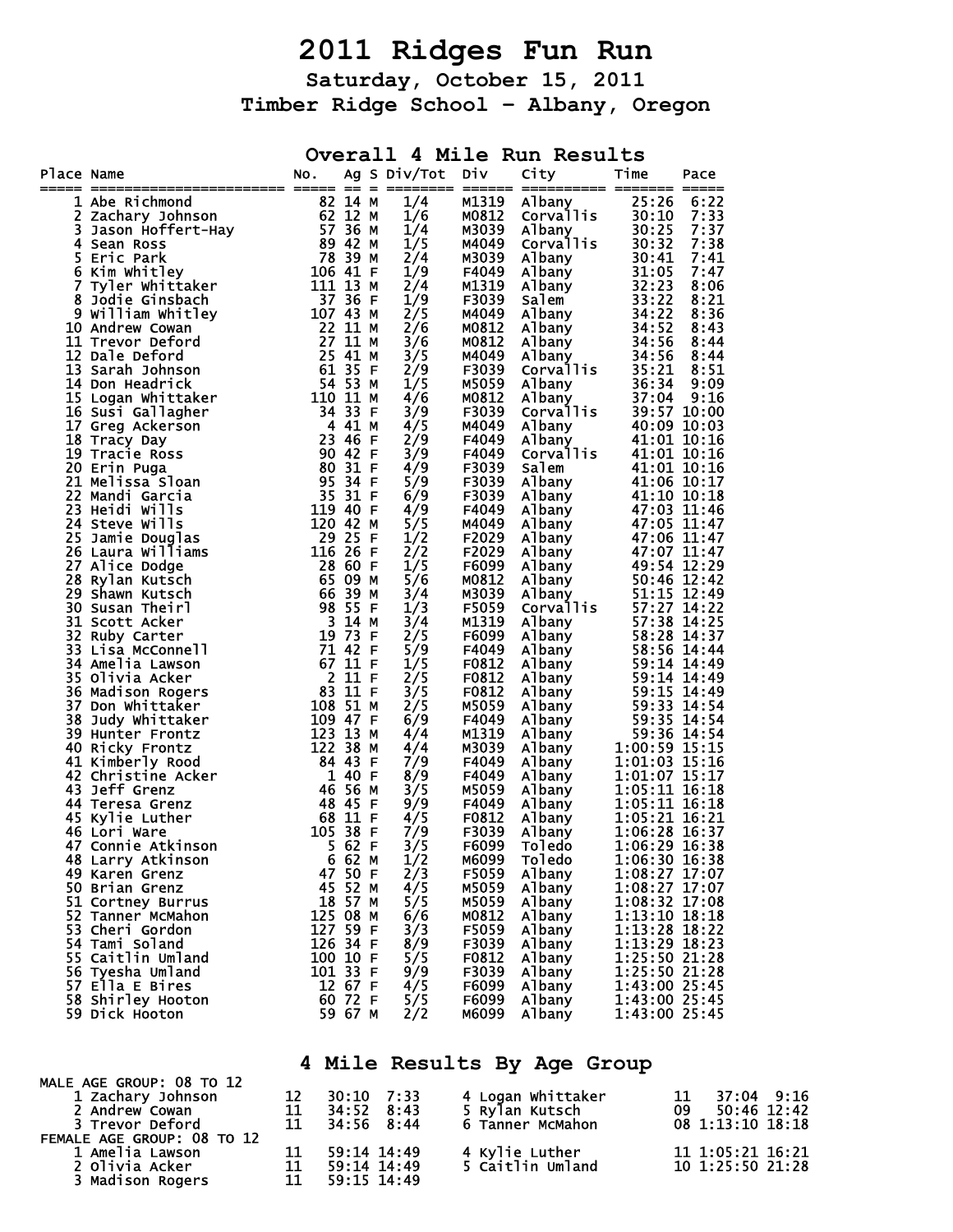| MALE AGE GROUP: 13 TO 19   |                 |                  |              |                          |    |                  |  |
|----------------------------|-----------------|------------------|--------------|--------------------------|----|------------------|--|
| 1 Abe Richmond             | 14              | 25:26 6:22       |              | 3 Scott Acker            | 14 | 57:38 14:25      |  |
| 2 Tyler whittaker          | 13              | 32:23            | 8:06         | 4 Hunter Frontz          | 13 | 59:36 14:54      |  |
| FEMALE AGE GROUP: 20 TO 29 |                 |                  |              |                          |    |                  |  |
| 1 Jamie Douglas            | 25              | 47:06 11:47      |              | 2 Laura Williams         | 26 | 47:07 11:47      |  |
| MALE AGE GROUP: 30 TO 39   |                 |                  |              |                          |    |                  |  |
| 1 Jason Hoffert-Hay        | 36              |                  | 30:25 7:37   | 3 Shawn Kutsch           | 39 | 51:15 12:49      |  |
| 2 Eric Park                | 39              |                  | $30:41$ 7:41 | 4 Ricky Frontz           |    | 38 1:00:59 15:15 |  |
| FEMALE AGE GROUP: 30 TO 39 |                 |                  |              |                          |    |                  |  |
| 1 Jodie Ginsbach           | 36              | 33:22 8:21       |              | 6 Mandi Garcia           | 31 | 41:10 10:18      |  |
| 2 Sarah Johnson            | $\overline{35}$ | 35:21 8:51       |              | 7 Lori Ware              |    | 38 1:06:28 16:37 |  |
| 3 Susi Gallagher           | $\overline{33}$ | 39:57 10:00      |              | 8 Tami Soland            |    | 34 1:13:29 18:23 |  |
| 4 Erin Puga                | 31              | 41:01 10:16      |              | 9 Tyesha Umland          |    | 33 1:25:50 21:28 |  |
| 5 Melissa Sloan            | $\overline{34}$ | 41:06 10:17      |              |                          |    |                  |  |
| MALE AGE GROUP: 40 TO 49   |                 |                  |              |                          |    |                  |  |
| 1 Sean Ross                | 42              | 30:32            | 7:38         | 4 Greg Ackerson          | 41 | 40:09 10:03      |  |
| 2 William Whitley          | 43              | 34:22 8:36       |              | 5 Steve Wills            | 42 | 47:05 11:47      |  |
| <b>3 Dale Deford</b>       | 41              | 34:56            | 8:44         |                          |    |                  |  |
| FEMALE AGE GROUP: 40 TO 49 |                 |                  |              |                          |    |                  |  |
| 1 Kim whitley              | 41              | $31:05$ 7:47     |              | 6 Judy Whittaker         | 47 | 59:35 14:54      |  |
| 2 Tracy Day                | 46              | 41:01 10:16      |              | 7 Kimberly Rood          |    | 43 1:01:03 15:16 |  |
| 3 Tracie Ross              | 42              | 41:01 10:16      |              | <b>8 Christine Acker</b> |    | 40 1:01:07 15:17 |  |
| 4 Heidi Wills              | 40              | 47:03 11:46      |              | 9 Teresa Grenz           |    | 45 1:05:11 16:18 |  |
| 5 Lisa McConnell           | 42              | 58:56 14:44      |              |                          |    |                  |  |
| MALE AGE GROUP: 50 TO 59   |                 |                  |              |                          |    |                  |  |
| 1 Don Headrick             | 53              | 36:34 9:09       |              | 4 Brian Grenz            |    | 52 1:08:27 17:07 |  |
| 2 Don Whittaker            | 51              | 59:33 14:54      |              | 5 Cortney Burrus         |    | 57 1:08:32 17:08 |  |
| <b>3 Jeff Grenz</b>        |                 | 56 1:05:11 16:18 |              |                          |    |                  |  |
| FEMALE AGE GROUP: 50 TO 59 |                 |                  |              |                          |    |                  |  |
| 1 Susan Theirl             | 55              | 57:27 14:22      |              | 3 Cheri Gordon           |    | 59 1:13:28 18:22 |  |
| 2 Karen Grenz              |                 | 50 1:08:27 17:07 |              |                          |    |                  |  |
| MALE AGE GROUP: 60 TO 99   |                 |                  |              |                          |    |                  |  |
| 1 Larry Atkinson           |                 | 62 1:06:30 16:38 |              | 2 Dick Hooton            |    | 67 1:43:00 25:45 |  |
| FEMALE AGE GROUP: 60 TO 99 |                 |                  |              |                          |    |                  |  |
| 1 Alice Dodge              | 60              | 49:54 12:29      |              | 4 Ella E Bires           |    | 67 1:43:00 25:45 |  |
| 2 Ruby Carter              | 73              | 58:28 14:37      |              | 5 Shirley Hooton         |    | 72 1:43:00 25:45 |  |
| 3 Connie Atkinson          |                 | 62 1:06:29 16:38 |              |                          |    |                  |  |

## **Overall 1 Mile Run Results**

| Place Name |                      | No.      |         | Ag S Div/Tot | Div   | City   | <b>Time</b><br>$=$ $=$ $=$ $=$ | Pace<br>$=$ $=$ $=$ $=$ $=$ |
|------------|----------------------|----------|---------|--------------|-------|--------|--------------------------------|-----------------------------|
|            | 1 Brayden Wigle      | 112 11 M |         | 1/9          | M0812 | Albany | 8:32                           | 8:32                        |
|            | 2 Gari Fickensher    |          | 32 69 M | 1/2          | M6099 | Albany | 8:38                           | 8:38                        |
|            | 3 Andrew Clinton     |          | 20 09 M | 2/9          | M0812 | Albany | 8:47                           | 8:47                        |
| 4          | Emma Clinton         |          | 21 08 F | 1/4          | F0812 | Albany | 8:57                           | 8:57                        |
| 5          | Logan Bond           |          | 17 09 M | 3/9          | M0812 | Albany | 9:17                           | 9:17                        |
|            | 6 Patrick McGrory    |          | 74 12 M | 4/9          | M0812 | Albany | 9:18                           | 9:18                        |
| 7          | Carsen Park          |          | 77 07 M | 1/8          | M0107 | Albany | 9:41                           | 9:41                        |
| 8          | Evan Hayes           |          | 50 08 M | 5/9          | M0812 | Albany | 9:50                           | 9:50                        |
|            | 9 Kimberly Wigle     | 113 41 F |         | 1/3          | F4049 | Albany | 9:51                           | 9:51                        |
| 10         | Camden Deford        |          | 24 08 M | 6/9          | M0812 | Albany | $10:07$ $10:07$                |                             |
|            | 11 Nathan Gray       |          | 39 09 M | 7/9          | M0812 | Albany |                                | $10:07$ $10:07$             |
|            | 12 Chris Fickensher  |          | 31 64 F | 1/4          | F6099 | Albany |                                | $10:09$ $10:09$             |
| 13         | Jane Knecht          |          | 63 09 F | 2/4          | F0812 | Albany |                                | $10:15$ $10:15$             |
|            | 14 Mason Knecht      |          | 64 06 F | 1/10         | F0107 | Albany |                                | $10:19$ $10:19$             |
| 15.        | Ej Rubesh            |          | 91 04 M | 2/8          | M0107 | Albany |                                | $10:23$ $10:23$             |
|            | 16 Staci Rubesh      |          | 94 34 F | 1/7          | F3039 | Albany |                                | $10:24$ $10:24$             |
| 17         | Gabriel Rose         |          | 86 10 M | 8/9          | M0812 | Albany |                                | $10:45$ $10:45$             |
| 18         | Richard Rose         |          | 88 44 M | 1/3          | M4049 | Albany |                                | $10:45$ $10:45$             |
|            | 19 Mason Nealy       |          | 76 08 M | 9/9          | M0812 | Albany | $11:03$ $11:03$                |                             |
|            | 20 Kaleb Bennett     |          | 8 06 M  | 3/8          | M0107 | Albany |                                | $11:05$ $11:05$             |
|            | 21 Megan Maynard     |          | 70 07 F | 2/10         | F0107 | Albany |                                | 11:32 11:32                 |
| 22         | Sam Rubesh           |          | 92 07 F | 3/10         | F0107 | Albany |                                | $11:32$ $11:32$             |
|            | 23 Kyle Gerger       |          | 36 07 M | 4/8          | M0107 | Albany |                                | 12:32 12:32                 |
|            | 24 Alison Ginsbach   | 128 06 F |         | 4/10         | F0107 | Salem  |                                | $12:33$ $12:33$             |
|            | 25 Megan McGrory     |          | 73 07 F | 5/10         | F0107 | Albany |                                | $12:53$ $12:53$             |
|            | 26 Jennifer McGrory  |          | 72 37 F | 2/7          | F3039 | Albany |                                | $12:54$ $12:54$             |
| 27         | Grace Nealy          |          | 75 07 F | 6/10         | F0107 | Albany |                                | $13:26$ $13:26$             |
|            | 28 Ruby Greaves      |          | 43 06 F | 7/10         | F0107 | Albany |                                | $13:46$ $13:46$             |
| 29.        | Tyger Debolt         | 131 06 M |         | 5/8          | M0107 | Albany |                                | $14:03$ $14:03$             |
| 30.        | Karelia Stetz-Waters |          | 96 36 F | 3/7          | F3039 | Albany |                                | 14:59 14:59                 |
|            | 31 Madison Wright    | 121 06 F |         | 8/10         | F0107 | Albany |                                | 15:00 15:00                 |
|            | 32 Leanna Bennett    |          | 10 30 F | 4/7          | F3039 | Albany | $15:01$ $15:01$                |                             |
|            | 33 Rick Burch        | 129 41 M |         | 2/3          | M4049 | Albany | $15:01$ $15:01$                |                             |
|            | 34 Christie Bond     | 15       | 39 F    | 5/7          | F3039 | Albany |                                | $15:19$ $15:19$             |
|            | 35 Kathy Bond        |          | 16 61 F | 2/4          | F6099 | Scio   |                                | $15:19$ $15:19$             |